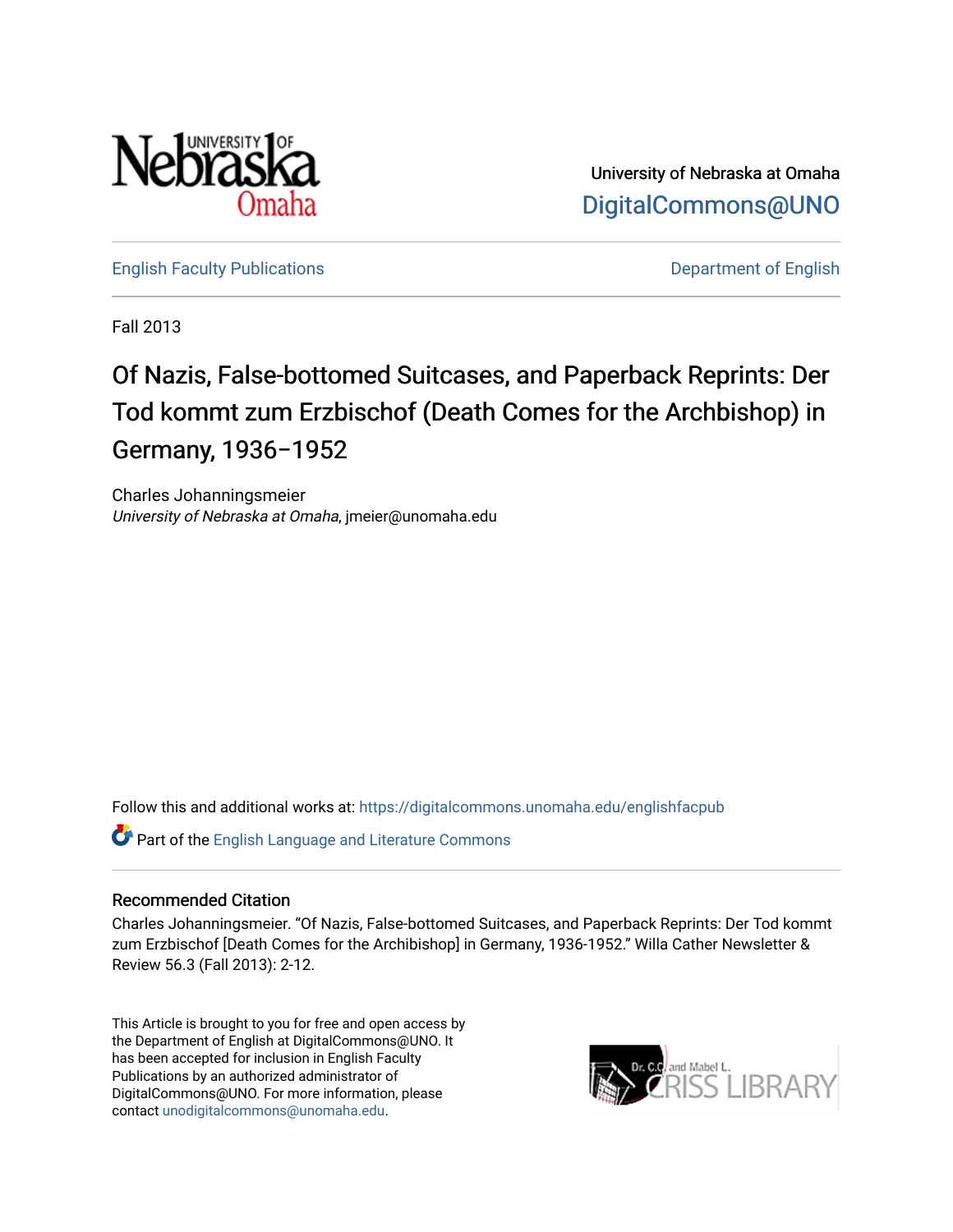# Of Nazis, False-bottomed Suitcases, and Paperback Reprints: *Der Tod kommt zum Erzbischof (Death Comes for the Archbishop)* in Germany, 1936−1952

Charles Johanningsmeier | University of Nebraska at Omaha

In *Willa Cather: A Bibliography*, Joan Crane provides an extremely intriguing entry for the first German-language edition of *Death Comes for the Archbishop*, entitled *Der Tod kommt zum Erzbischof*. The first part of this bibliographical description is quite innocuous: "Translated by Sigismund von Radecki. Stuttgart, 1940." Immediately after this, however, Crane states: "*Note*: This edition was burned by the Nazis, and the plates were destroyed. The translator carried carbon sheets of his translation into Switzerland concealed under the lining of 2 suitcases." She then concludes the description by noting, "The edition that follows (E50) was subsequently published in Zurich" in 1940 and 1942 (Crane 327). A Cather novel run afoul of the Nazis? A daring, heroic escape to Switzerland by someone who wanted German-language readers to have access to the novel? These elements would more typically be found in a spy thriller than in a bibliography. Such a dramatic narrative not only makes for interesting reading but also almost certainly pleases those who love nothing more than to hear stories of how particular fictions were so powerful or threatening to the status quo that various authorities moved to prevent their publication or distribution (e.g., via libraries or classrooms). There is only one problem: almost none of what Crane wrote is accurate.

Nevertheless, the real story of how *Der Tod kommt zum Erzbischof* was originally translated into and published in German is still quite fascinating. Its first appearance in Germany certainly gave no indication of any skulduggery or controversy: an Englishlanguage edition of *Death Comes for the Archbishop* was published by the German publishing firm of Bernhard Tauchnitz in 1927 without any difficulty, and it was widely available in Germany and throughout the world to those who could read English. After the Nazis came to power in 1933 and attempts were made to translate the novel into German a few years later, however, this novel's story became much more complicated. Unknown to most Cather scholars, for instance, the first appearance of *Death Comes for the Archbishop* in German was as a 1936 serial in a Catholic magazine; this translation subsequently was reprinted in Switzerland as the edition Crane labels "E50" (without any smuggling across national borders). And in the early 1950s, *Der Tod kommt zum Erzbischof* became very popular among Germanlanguage readers and was consequently reprinted numerous times in hardcover before the Knopf firm significantly dampened the growing interest in Cather by denying one publisher's request to produce a paperback edition. Documenting the history of *Der Tod kommt zum Erzbischof* 's publication during this era and closely examining each textual version is very revealing. Not only does doing so fill a significant lacuna in our understanding of Cather's growing international reputation during these years (no previous scholarship about these textual versions exists), but it also helps explain why Cather remains a lesser-known and not especially highly regarded writer among German readers today.

Before examining the particular circumstances surrounding the first publication of *Death Comes for the Archbishop* in German as a serial in 1936 and its second appearance as a book in 1940, it is helpful to know the rather volatile societal contexts in which it was translated, produced and read. Most significantly, these events took place during an era dominated by Nazism regime. By July 1932, the Nazi party had used widespread discontent with the economic depression in Germany to win a significant percentage of the vote in general parliamentary elections, making them the largest party in the Reichstag. Adolf Hitler was made Chancellor on 30 January 1933, and after the burning of the Reichstag building on February 27—blamed on Communists—Hitler was given special emergency powers to deal with any opposition that he deemed a threat to the German state.

From the beginning, a major part of the agenda of Hitler's Nationalist German Socialist Worker's Party was to control the production and dissemination of literary works, implicitly acknowledging their power to influence readers' thinking and actions. In early 1933, the Reich issued a decree allowing for the "seizure by the police of any books that 'tended to endanger public security and order,'" which led to a great many libraries and bookshops being raided (Evans 158). In 1934 alone, according to noted historian Richard Evans, "Four thousand one hundred different printed works were banned by a total of forty different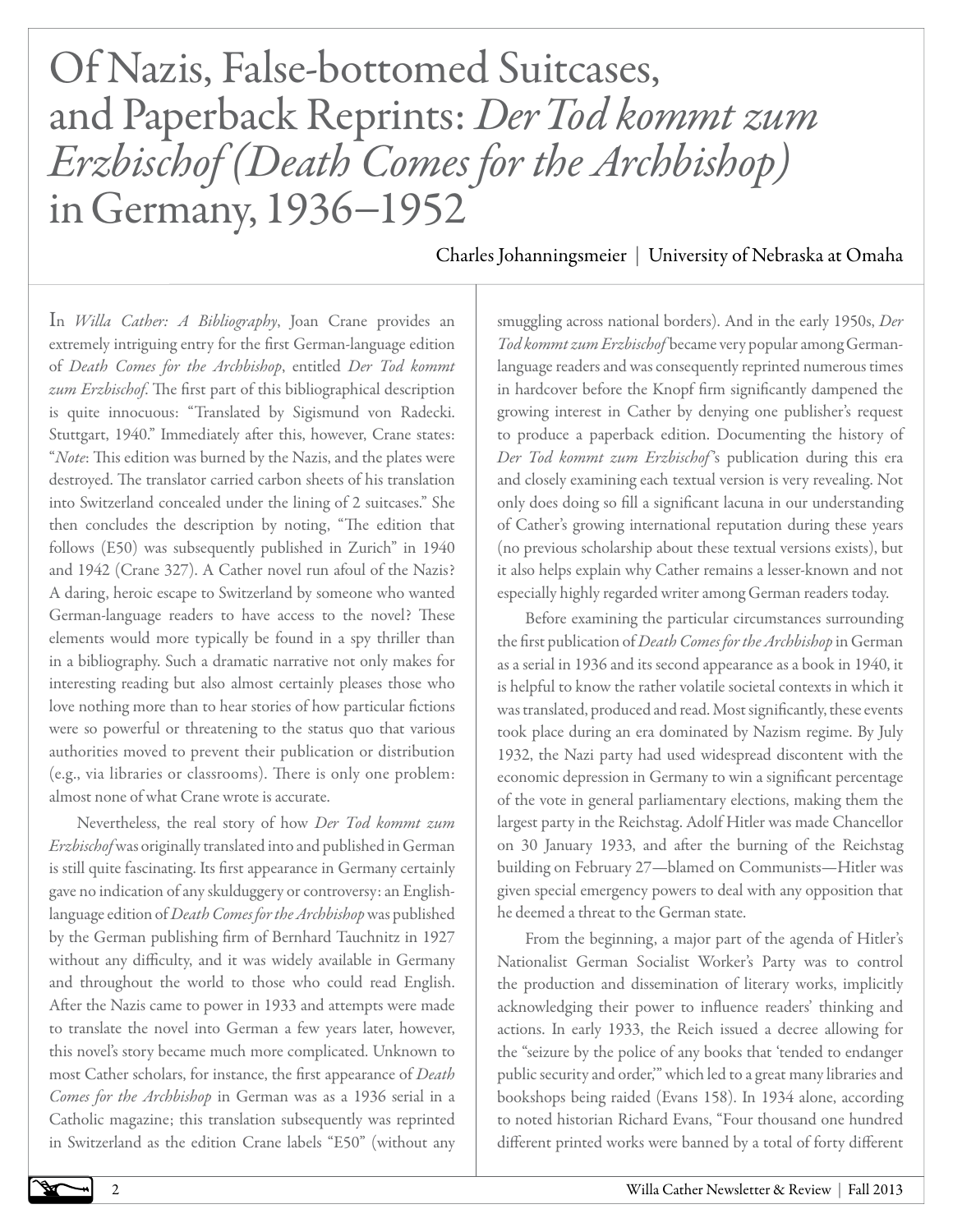censorship bodies" (159). During the years that followed, the Reich tightened its grasp over literary production and distribution, making it impossible for any author to have a work published in Germany without the approval of one of the various Nazi offices responsible for overseeing print production. In September 1933, Minister of Propaganda Joseph Goebbels took control of "the activities of all persons involved in literary endeavor—writers, publishers, booksellers, librarians" (Boyer 270), and not long afterwards, Alfred Rosenberg, director of the Office for the Supervision of the Entire Cultural and Ideological Education and Training of the Nationalsozialistiche Deutsche Arbeiterpartei (National German Socialist Workers' Party), was put in charge of book censorship; one of this office's many responsibilities was



*Karl Muth (1867−1944), founder and editor of* Hochland

maintaining and enforcing the "schwarze Bücherliste" ("Blacklist of Books") constantly updated (Boyer 270).

What finally caught the world's—and undoubtedly Willa Cather's—attention were the mass book burnings in 34 German university towns on 10 May 1933. Cather would have been well aware of these book burnings, since they were widely reported in newspapers and magazines she had access to. She was not, however, among those American authors who immediately condemned the book burnings; these included Sherwood Anderson, Faith Baldwin, Irwin S. Cobb, Sinclair Lewis, and Lewis Mumford ("Nazis Pile Books for Bonfires"). A wide range of books were targeted; the circular form letter sent to German librarians stated that they should contribute any book "that works subversively on family life, married life or love, or the ethics of our youth, or our future, or strikes at the roots of German thought, the German home and the driving forces in our people; any works of those who would subordinate the soul to the material" (as quoted in Boyer 269). Jewish writers were, of course, singled out. One of these was Cather's beloved Heinrich Heine, whose work she knew well from a personal copy she had acquired (possibly as a gift) in the 1890s (now included in the Charles E. Cather Collection). Whether Cather knew it or not, it was Heine who had written prophetically in his 1821 play *Almansor*, "Dort, wo man Bücher verbrennt, verbrennt man am Ende auch Menschen" ("Where they burn books, they will in the end also burn people"). Nowhere among the lists of books known to have been burned by the Nazis in 1933, though, were works by Willa Cather.

As the 1930s progressed in Germany, Nazi control of literary production became more complete. From mid-1935 to the end of 1936 "the Gestapo and the Sicherheitsdienst (the Nazi Party espionage service) periodically purged forbidden volumes on the Index from secondhand bookstores and lending libraries throughout Germany" (Hill 23), a pattern that would be repeated time and again in the following years. Somehow, however, Cather's works continued to be published, despite their potential for being suspect. One major strike against her was that she was an American author, and most of her works circulating in Germany (under the auspices of the Tauchnitz firm) had been published in English, which alone would have made the Nazis suspicious, because the reading of foreign literature in the original language implied its readers' "cosmopolitanism" (Hill 26). Fortunately for Cather, though, her works were not perceived as "Modernist," which to the Nazis was synonymous with "decadent"; any works that included "Modernist" elements such as overt intellectualism, tolerance of racial integration, relaxed morals, and so forth, or which endorsed political ideologies such as socialism or communism, would have been closely scrutinized and possibly banned by the authorities. The fact that Cather's

www.WillaCather.org 3

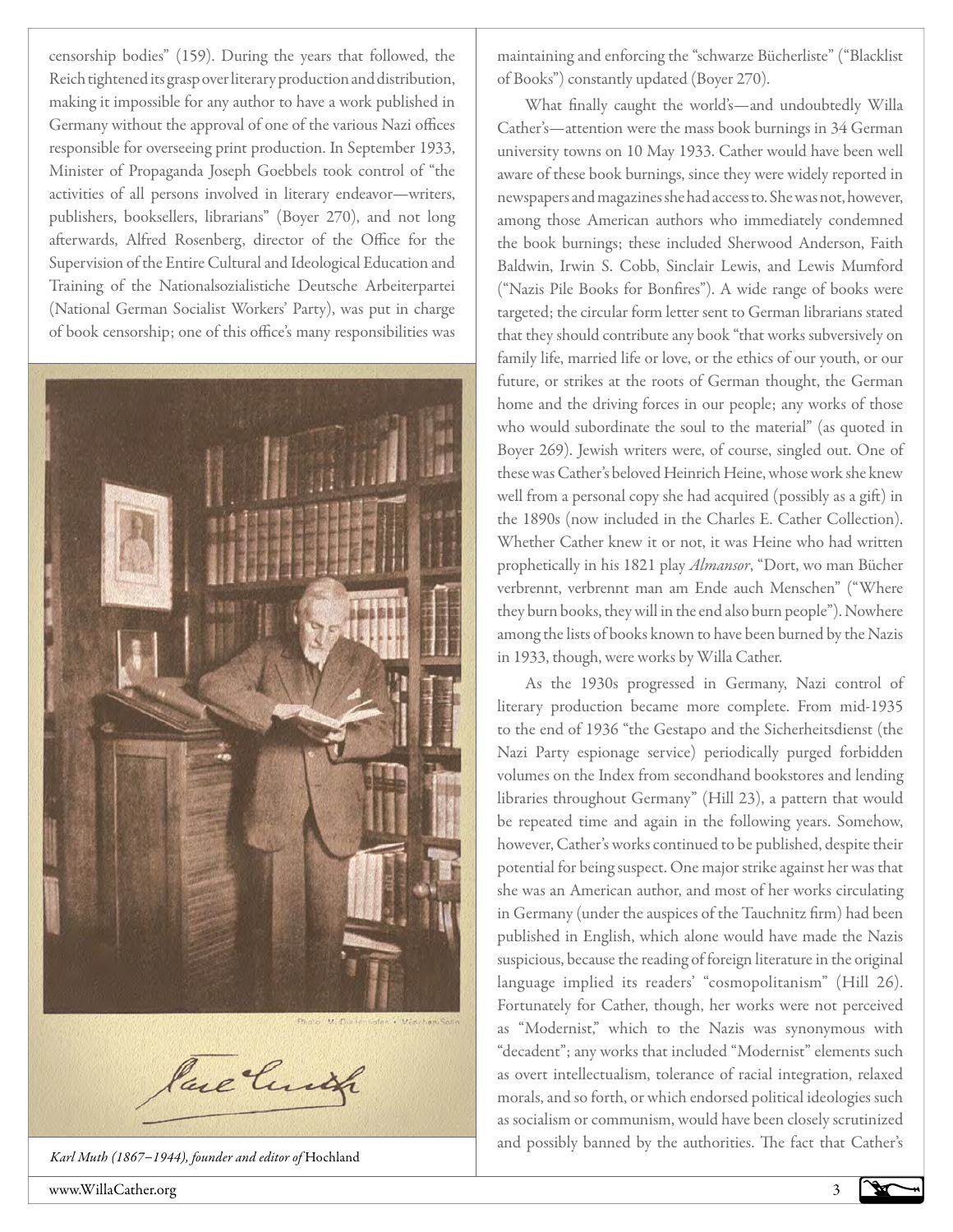

*The Tauchnitz English-language edition of* Death Comes for the Archbishop*, published in 1927*

books—both in English and in German—had not run afoul of the Nazis before 1936 strongly suggests that they did not deem her works "dangerous" in any of the ways noted above.

Indeed, by virtue of Cather's having been awarded the Pulitzer Prize in 1923 and the Tauchnitz edition of *Death Comes for the Archbishop* being published in 1927, she and this text were fairly well known in 1936, the year Cather and the German translation of it inadvertently became associated with a group of Germans actively involved in resisting the Nazis. In early 1935, Dr. George Shuster, an American scholar living in Germany and, more importantly, from 1929-1937 the managing editor of the prominent American Catholic periodical *Commonweal*  ("President George N. Shuster")—made arrangements with Karl Muth, the editor of *Hochland*, a German Catholic periodical based in Munich, to publish a translated version of Cather's *Death Comes for the Archbishop* as a serial (see Alfred A. Knopf, letter to Robert Murphy, 5 October 1945; and Knopf, letter to George Shuster, 5 July 1945, both Barbara Dobkin Collection). Knopf asked Cather for her permission, and on 13 March 1935,

Cather—well aware of the Nazis' growing control over literary publication—approved the request: "Considering present conditions in Germany I should think a Catholic publisher was more likely to carry on than any other kind of publisher. The Catholic audience is well organized and knit together, and there doesn't seem to be such organization of any other kind in Germany excepting the Nazi kind. Several years ago I said I didn't want a Catholic house to publish the ARCHBISHOP in Germany, but times have changed and Germany has changed. The Catholic audience seems to me the only one there worth reaching" (Cather to Knopf, 13 March 1935, Barbara Dobkin Collection).

After receiving Cather's approval, Knopf sent the firm's authorization of such a publication, with three conditions: 1) that *Hochland* would not have to pay serial rights; 2) that in lieu of such payment, the translation should be sent to Knopf to use as it pleased after this serialization, possibly for a German book edition; and 3) that copies of the issues in which *Hochland* appeared should be sent to Knopf (letter, Knopf to Shuster, 5 July 1945; letter, Knopf to Robert Murphy, 5 October 1945, both Barbara Dobkin Collection). *Death Comes for the Archbishop* was duly translated into German in 1935–1936 by the prominent writer Sigismund von Radecki and published in the pages of *Hochland*  in nine installments between January 1937 and September 1937. Neither von Radecki's translation nor these issues of *Hochland*, though, were ever sent to Knopf.

To my knowledge, this serialization has hitherto not been seen, described, or commented on by any scholar. James Woodress does not mention it in *Willa Cather: A Literary Life*, the "Textual Essay" in the Scholarly Edition of *Death Comes for the Archbishop* does not include it, Crane does not list it under "Novels First Published in Periodicals" (252), and although the more recent compilation of German foreign-language translations on *The Willa Cather Archive* website does list the serial, this does not necessarily indicate a familiarity with the actual serialization, for it incorrectly reports eight installments rather than nine. It is tempting, as a Cather scholar, to focus only on the serialized text of the novel in *Hochland* and disregard the contexts in which it was published. Doing so would reveal that "Der Tod kommt zum Erzbischof " was non-illustrated and printed on relatively small pages (five inches by eight inches) of low-quality paper in densely-packed Fraktur, a heavy, medieval-looking font that was commonly used in Germany until after the Second World War. In addition, certain aspects of this translation undoubtedly would have appealed to Cather. For one thing, it was carried out by a person well-suited to the task. Born in 1891, Sigismund von Radecki was fluent in Russian, German, and English. At the time he approached Cather's work he was not only a well-published writer himself but also a recently converted Catholic (in 1931), which would have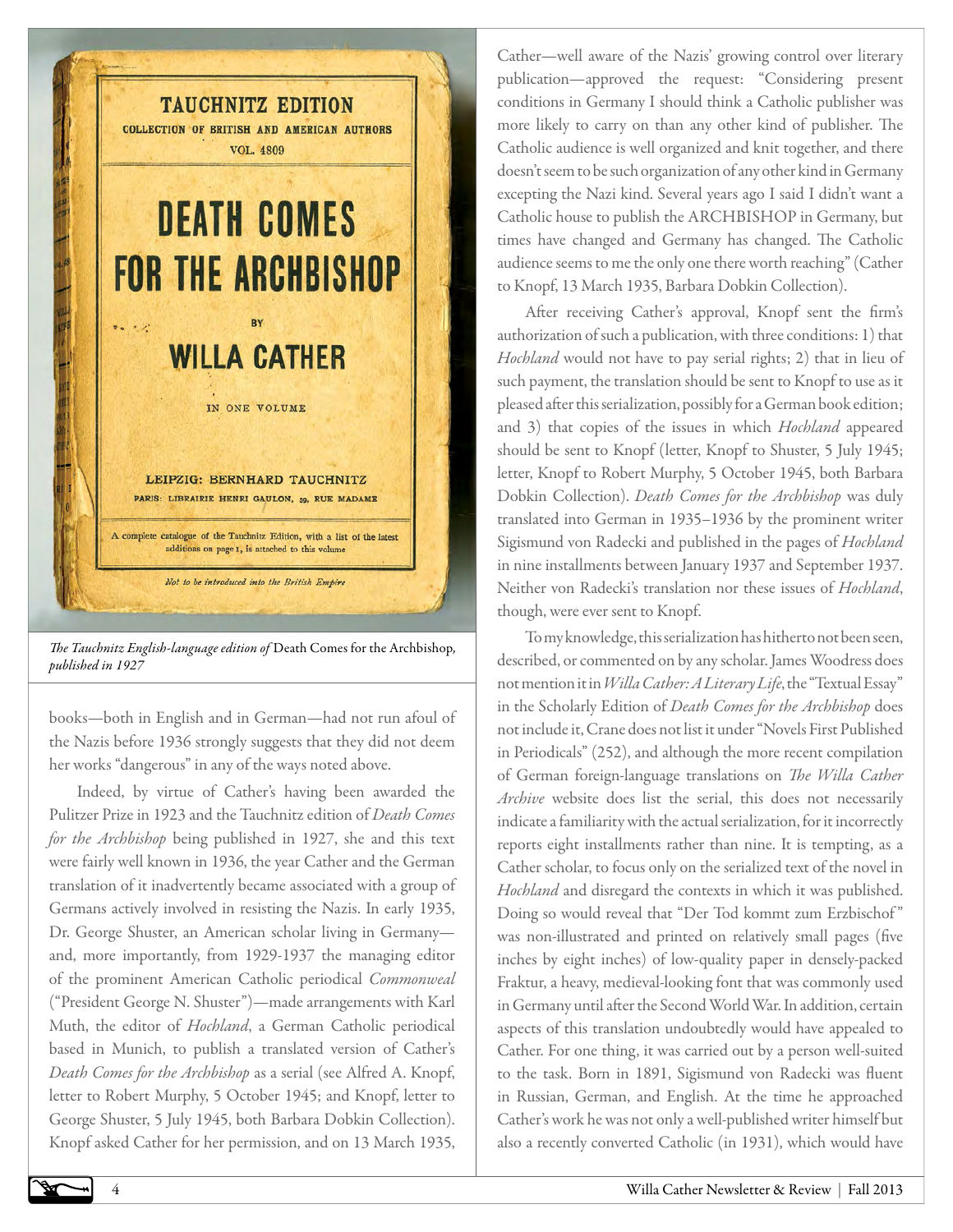likely made him a sensitive and knowledgeable reader of Cather's depictions of the faith. Second, in his translation von Radecki left original Spanish terms in the text and used explanatory footnotes to explain certain terms to readers, instead of simply substituting German translations for the Spanish originals. Cather's feelings about how best to present the Spanish words in the text were revealed in a letter she wrote to Alfred Knopf on 19 April 1938, in which she complained that Marguerite Yourcenar had not used any footnotes in her French translation of *Death Comes for the Archbishop*, and that she had told Cather she would not include any because, according to her, they "were very objectionable to a French audience, and in such bad taste that she could not use them." In this same letter Cather commended the Italian

translator of *Death*, Alessandro Scalero, for putting the Spanish words in italics and including "very clear and enlightening footnotes on such words as 'trapper,' [and] 'gringo,' and very short footnotes telling clearly what a 'mesa' is, a 'hogan,' 'wampum,' etc." (Cather to Knopf, 19 April 1938, Barbara Dobkin Collection).

Von Radecki handled the Spanish words the same way Scalero did; one wonders, indeed, if he consulted Scalero's translation before doing his own. Because the text of "Der Tod kommt zum Erzbischof" was printed in *Hochland* in Fraktur, however, it would have been impossible to italicize the lettering; instead, key Spanish terms were represented in Antiqua font (regular lettering) and accompanied by a superscript number that correlated to a footnote on that page. Most of these notes are relatively accurate. For instance, in one installment the Spanish

word "calabozo" is explained simply as "Gefängnis," or "jail" (July 1936: 430); in a later issue, it is presented as "Gefängniszelle" or "jail cell" (April 1937: 389); a "mesa" is "ein steiler, riesiger Felsentisch," or "a steep, giant cliff-table" (August 1936: 514), and "Gringo" is defined as "ein Fremder aus den Vereinigten Staaten" ("a stranger, from the United States") (January 1937: 134), an explanation which, given the context of the word's use in the novel, is correct.

At the same time, though, von Radecki's notes are at times somewhat misleading, which should come as no surprise given he had never been to the United States and is not known to have been

familiar with American Indian cultures. One example of a slight mistake is seen when he explains that "Wampum" is "indianischer Muschelschmuck; auch als Geld benuzt" ("Indian shell ornaments, also used as money") (August 1936: 510). Lost in the translation here is that "wampum" could be used figuratively to embrace all Native American forms of "payment," not just seashells; German readers with even a modicum of knowledge about American geography could have been forgiven for being puzzled as to how such shells would have been found in landlocked New Mexico. Another misleading footnote is for "kiva," described as "die heilige Zeremonial-hütte der Pueblo-Indianer" ("the sacred ceremonial hut of the Pueblo Indians") (September 1936: 41). While a "kiva" is definitely a "sacred" and "ceremonial" place for the Pueblo



*Sigismund von Radecki, writer and translator, in a 1946 passport photo*

Indians, it is definitely not a "hut": it is a large circular space dug out of the ground, reflecting the beliefs of many Pueblo Indians that humans emerged from worlds beneath the earth rather than from the sky. The kiva symbolizes this place of emergence and is a place where worshipers can be closer to the spiritual world. Whether these footnotes were accurate or not, their overall effect was probably to reinforce in German readers' minds the idea that some of Cather's previous German translations had implied: that Cather's texts were valuable chiefly for what they taught readers about life in what to them was an "exotic" land.

Such bibliographic details as these are certainly important for the way they shed light on how the physical presentation of Cather's novel to a large, mostly Catholic audience in prewar Germany (the reported circulation of *Hochland* in 1936 was 12,000

[Muth]) might have impacted readers' responses to it. However, these factors influenced readers' interactions with the novel less than did certain elements of the larger socio-historical frame surrounding Cather's serialized novel.

One of these elements was unknown to Cather and presumably Knopf: *Hochland* was not simply "a Catholic periodical," as it is described on *The Willa Cather Archive* website's bibliography of German translations; according to historian Derek Hastings, it "was by common acclaim the leading Catholic cultural forum in the German-speaking world" (389). Undoubtedly one effect of the publication of "Der Tod kommt zum Erzbischof" in its pages

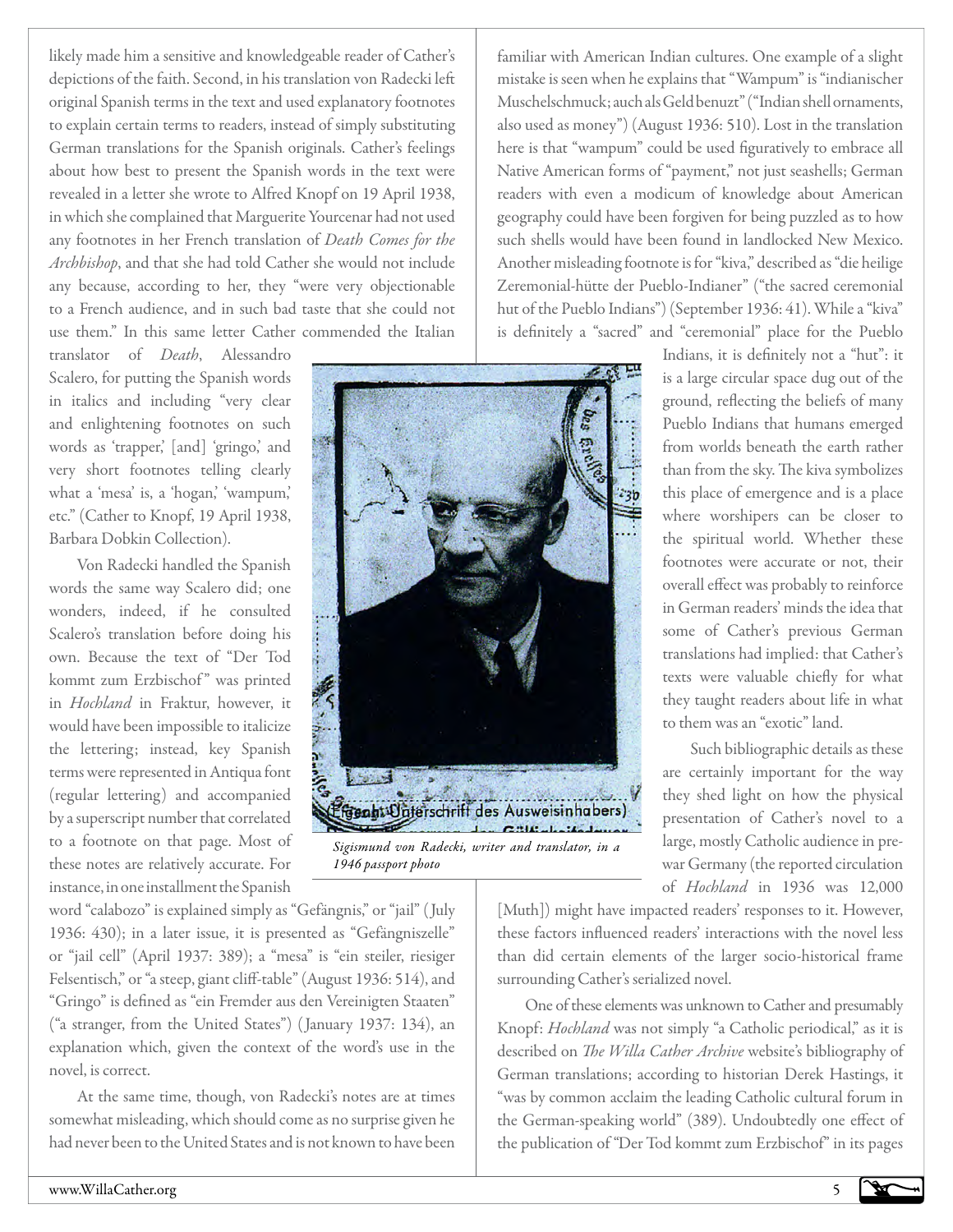would have been to lead many German readers to the same mistaken conclusion that many Americans came to upon reading *Death Comes for the Archbishop*: that Cather was a Catholic writer (in fact she was raised Baptist and later confirmed in the Episcopal faith).

More important to consider when gauging how readers would have responded to this serialized novel is that *Hochland* 

was known to be strongly resistant to the Nazi regime. In general, *Hochland*  functioned as a liberal counterbalance to the more conservative *Der Gral: katholische Monatsschrift für Dichtung und Leben (The Grail: A Catholic Monthly for Literature and Life)*, which from its beginning in 1906 to its end in 1937 advised German Catholics to focus on their faith and not be as concerned with modern politics (Farías 34), a stance the Nazis would have endorsed. In sharp contrast, Muth's *Hochland*, subtitled *Katholische Monatschrift für alle Gebiet des Wissens der Literatur und Kunst-Begründet und herausgegeben von Karl Muth (Catholic Monthly Magazine for All Areas of Knowledge, Literature, Arts, founded and published by Karl Muth)*, professed its allegiance to a more "modern" and "liberal" Catholicism. Not only did *Hochland* advocate Catholic engagement with Germans of other faiths but also with modern politics, something the Nazis would not have welcomed. Its ecumenical, inclusive stance is reflected in the tables of contents of the issues in which Cather's novel was serialized;

these contained a wide range of materials by authors of different denominations, including literary essays, religious treatises, artwork, and philosophical articles. The "*Hochland* Kreis" or "*Hochland* Circle" of contributors included a number of people known to be resistant to the regime; among these were political theorist Carl Schmitt and the liberal Catholic theologian Theodore Haecker. Another was the Norwegian novelist Sigrid Undset, who had converted to Catholicism in 1924 and won the Nobel Prize for Literature in 1928; according to one source, "She had strongly criticised Hitler since the early 1930s, and from an early date her books were banned in Nazi Germany" ("Undset, Sigrid"). Shortly

Katholifche Monatsfchrift für alle Gebiete des Wilfens der Literatur und Kunft-Bearlindet und herausgegeben pon Rari Muth Zehntes Heft 1936/37 . Bierunddreißigster Jahrgang Tuli

Uber das Schickfal der spanischen Rirche / Won Dr. Edmund Soramm :: Bur Biographie Sören Rierkegaards / Won Dr. Ernft Alter :: Gibt es eine Rollettivfculd? / Bon Profeffor Dr. Paul Simon :: Der Lod fommt zum Erzbischof / Roman von Willa Cather

Kritif: Deutsche Geschichte im 19. Jahrhundert / Won Dr. Albert Maier

Rundschau: Glaube und Symbol :: Einiges Ernfte über das Komische :: Gegenfäßliche Geftalten im Zweiten Raiferreich :: Zum Ruhme Giottos :: Rirdlides Bauen in Rom und Jtalien unter Pius XI. :: Der Traumhändler

Runftbeilagen: Giotto, "Geburt Johannes' des Zäufers" (Ausschnitt) :: Unbekannter Meister (13. Jahrhundert) / "Der Judastuß"

# Jof. Röfel fche Buchhandlung Illunchen u Rempten

*The July 1937* Hochland*, containing one of the installments of* "Der Tod kommt zum Erzbischof */ Roman von Willa Cather"*

after the Nazis invaded her native Norway in 1940 she fled to New York, where she quite coincidentally befriended Willa Cather (Harbison). *Hochland* editor Muth even knew Hans and Sophie Scholl, members of the "White Rose" movement that sought to bring down Hitler. Although Muth himself is not known to have ever been arrested, his place as editor was taken from 1939 to 1941 by Franz Joseph Schöningh, who was

in charge when *Hochland* was closed down by the Nazis in June 1941.

The effect of all of these contextual factors on readers of "Der Tod kommt zum Erzbischof" in *Hochland*, of course, must remain speculative, as no reactions to the serial itself are known to have been recorded. Yet one might hypothesize that since no texts published in Nazi Germany could openly express resistance to the ideologies or practices of the regime, and that readers of *Hochland* were thus practiced in reading closely for hints of subversiveness (Ackermann), readers of Cather's novel in its pages probably scrutinized the text very carefully for hints of "resistant" messages. One might imagine, then, that at least some *Hochland* readers would have seen "Der Tod kommt zum Erzbischof " not only as a story about two priests' adherence to their faith in the face of extreme environmental pressures, but also as an inspirational conduct narrative for German Catholics who wished to resist those who sought to make them succumb to a world that they regarded as apostate.

The serialization of Cather's

novel in *Hochland* and its possibly indirect involvement with the German Catholic resistance was unknown at the time to both Willa Cather and Alfred Knopf, although presumably George Shuster, who had arranged the serialization, knew very well what publication in *Hochland* would have signified. Knopf and Cather were enlightened about the publication history of *Der Tod kommt zum Erzbischof* only much later, after the war. On 5 July 1945, Alfred Knopf wrote to George Shuster, and after recounting to him the terms of their previous arrangement with *Hochland*, stated, "I do not find in our records anything to indicate that *Hochland* ever went through with this deal or that they ever fulfilled their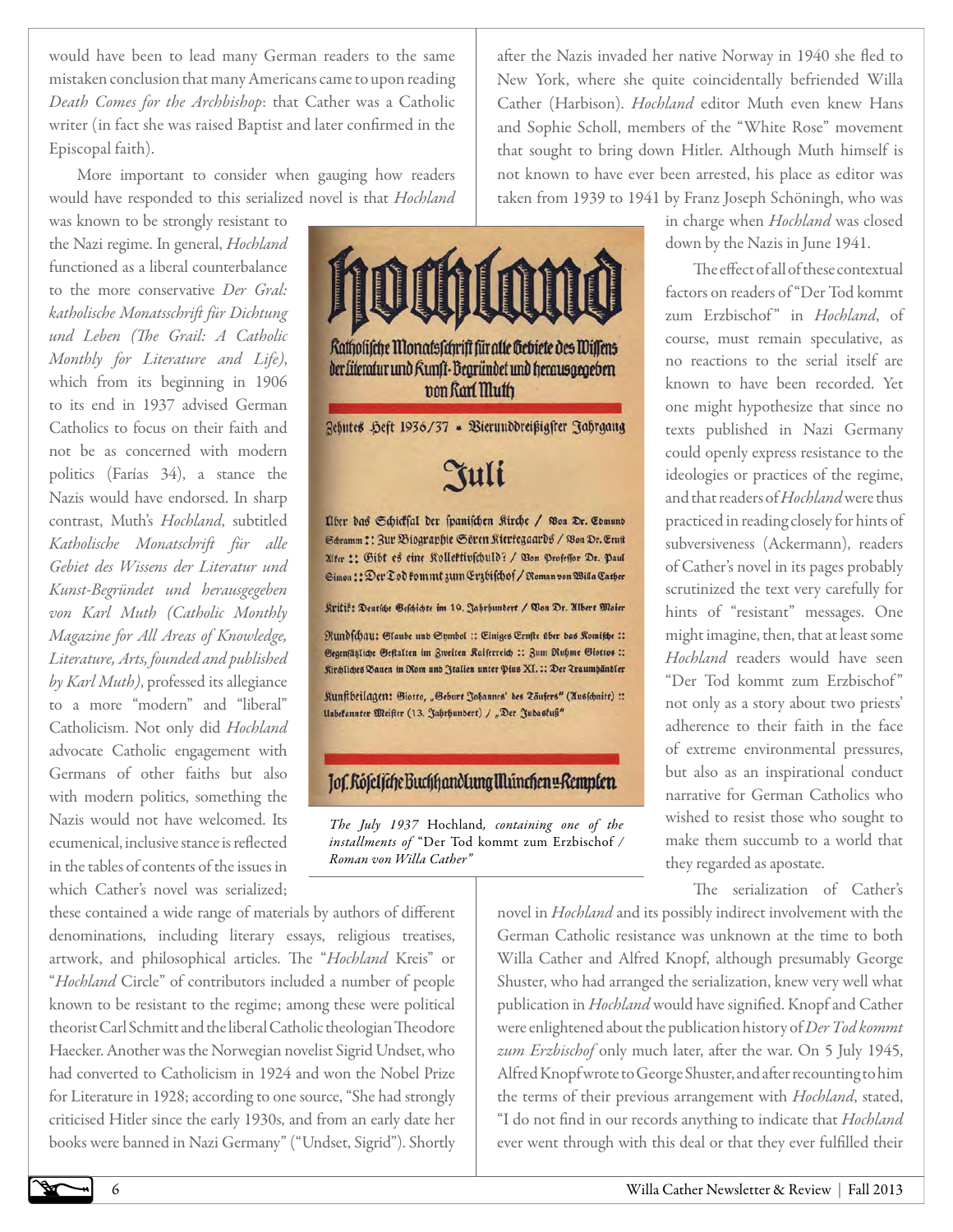obligation to send us a copy of their Germany version. Can you shed any light on this subject? If by chance they did serialize the novel, have you a copy of the translation? Or could you suggest where we could get a copy of it?" Shuster replied shortly thereafter, on 2 September 1945: "This translation actually appeared in the magazine. When, however, the publisher requested permission to issue the book Dr. Goebbel's [sic] office replied in the negative. No reason was given." He added, "Whether the translation does exist depends of course upon whether it has survived. On the other hand, there must be issues of the magazine containing the novel" (Shuster, letter to Knopf, Barbara Dobkin Collection).

While informing Knopf about "Der Tod kommt zum Erzbischof" having in fact been translated into German approximately ten years earlier, Shuster also inadvertently deepened the mystery surrounding the novel when he reported that according to his sources, Propaganda Minister Goebbels' office had turned down *Hochland*'s request to publish the novel in German as a book. Adding to the sense of intrigue was a piece of paper Willa Cather attached to a letter she had sent to editor Ferris Greenslet some six months earlier, on 31 January 1945. This list is headed, "European Editions of *Death Comes for the Archbishop*," and it states: "*Der Tod kommt zum Erzbischof*  (Burned in Germany) − Publisher: Scientia AG. – Zürich, Switzerland − (German translation was burned in the street by Nazi police, and plates destroyed. Meanwhile the translator had escaped into Switzerland, carrying with him carbon sheets of his translation under the lining of two suitcases. Two years later this translation into German was published in Zürich, and had a very large sale.)" (Cather, letter to Greenslet, 31 January 1945). Who provided this list to Cather, and where its author obtained the information contained in it, is unknown, although it presumably came from someone at the Knopf firm.

When Joan Crane many years later recounted this information in her bibliography of Cather's work, she slightly altered it (probably unintentionally) in ways that made the story even more dramatic. As noted earlier, according to Crane, it was no longer the "translation" that was "burned by the Nazis" but rather "This edition," implicitly an edition in volume form of *Der Tod kommt zum Erzbischof* that Crane lists as having been printed by the Victoria Verlag of Stuttgart in 1940, what she labels "E49" (327). Crane then provides a bibliographical citation of the edition supposedly produced from von Radecki's smuggled translation, published by Scientia AG publishers in Zurich in 1940, which she calls "E50" (327).

Appealing as it might be to Cather scholars who wish to highlight the subversiveness of Cather's texts, upon closer investigation this story of copies of a book edition of *Der Tod kommt zum Erzbischof* having been burned by the Nazis

(presumably in Stuttgart, where the Victoria Verlag supposedly was) and a translation subsequently being smuggled into Switzerland simply does not stand up. First of all, there was no "edition" of *Der Tod kommt zum Erzbischof* published in Stuttgart by Victoria Verlag in 1940. Not only is there no listing for such a publication in the "GV" (*Gesamtvereichnis des deutschsprachigen Schrifttums*, a listing of all books printed and published in Germany), or in the reference work *Handbuch der Weltliteratur* for 1950 (Eppelsheimer 226), but the Victoria Verlag did not even exist in 1940, being active only between the years 1949 and 1953. *WorldCat* does list seven copies of an edition of *Der Tod kommt zum Erzbischof* published in Stuttgart by Victoria Verlag in 1940, but it is clear from my examination of one of these copies at the Bennett Martin Branch of the Lincoln, Nebraska, Public Library, that those cataloguers who have dated this edition "1940" are mistaken. These cataloguers were evidently misled by the "Copyright 1940 by Scientia AG. Zürich" notation on an interior page of what is in fact a 1952 Victoria Verlag reprint—one whose production is amply documented in the Knopf archives (Koshland). Significantly, too, the first reference work to record a Stuttgart publication of this novel was not the 1950 edition of *Handbuch der Weltliteratur*, which would have been the case had it been published in 1940, but rather the 1960 edition of the Handbuch: "Zürich 1940. 355 S.; Stuttg. <sup>2</sup>1952; Einsiedeln 1957. 289 S." (the superscript "2" before the 1952 date signifies "second printing" $(612)$ .

Further evidence undermining this dramatic story is that before any book could be published in Germany during the Nazi era, the publisher was required to seek pre-approval from one of the many offices overseeing literary production, such as the Reichsschriftumskammer (Reich Chamber of Literature) or its associated Bund Reichsdeutscher Buchhändler (German Reich Book Trade Federation). If Propaganda Minister Goebbels's office had in fact turned down the request made by the editors of *Hochland* to publish "Der Tod kommt zum Erzbischof" in volume form, it is simply inconceivable that the novel could have subsequently won from some other agency the approval necessary to have it published in Germany. It is also quite unlikely that, even if copies of the novel were somehow printed in Stuttgart in 1938, they were "burned." A great deal of research has been conducted on Nazi book burnings, and a thorough search of the available German resources by noted scholar Frank Usbeck of the University of Dresden indicates that although a few isolated book burnings took place in Germany 1938 when Austria was annexed, "The lists of burning towns do not include Stuttgart" (E-mail, 18 December 2012).

Even more evidence can be stacked against this tale. Dirk-Gerd Erpenbeck is an independent scholar in Germany and an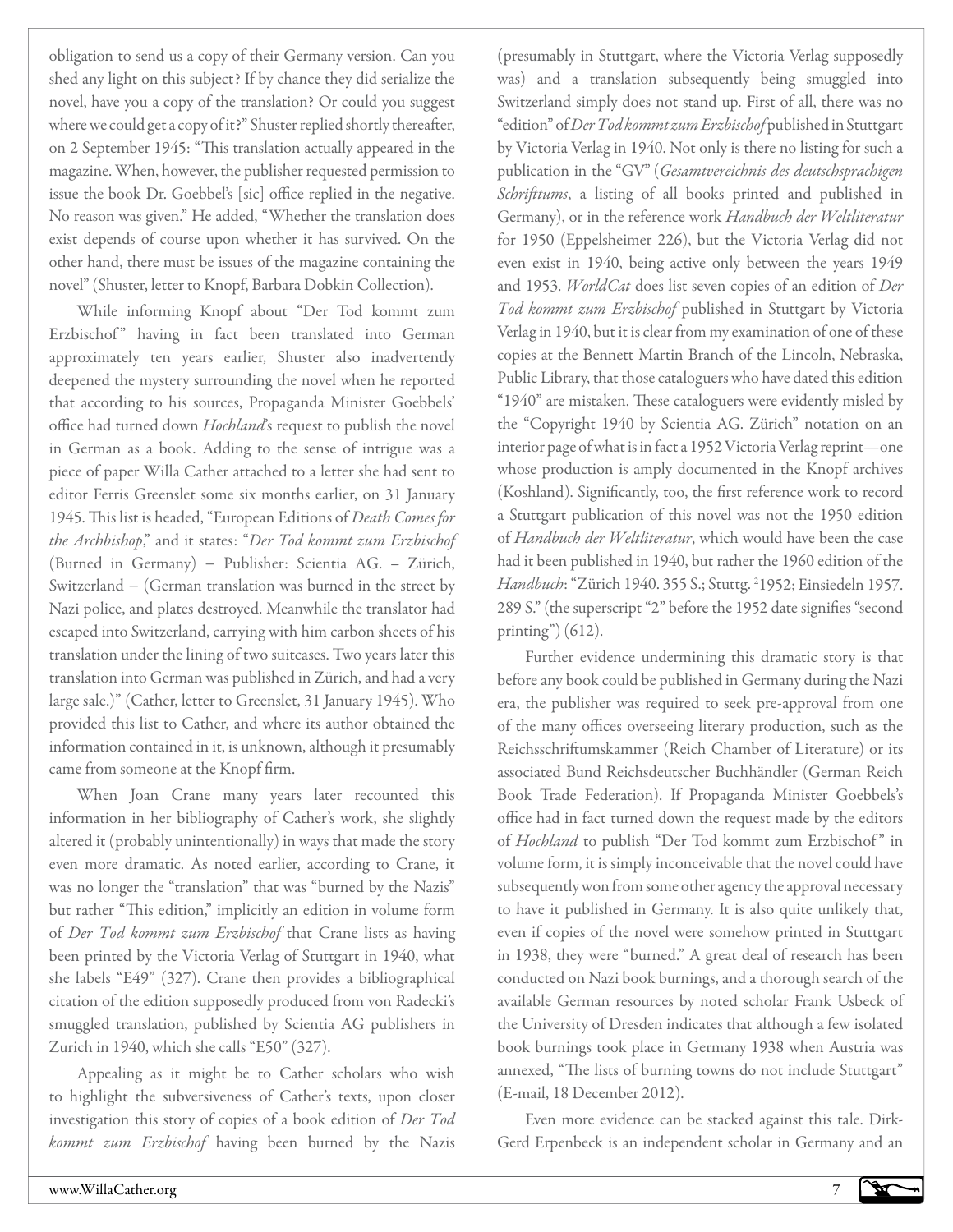# Der Zod kommt zum Erzbischof Bon Willa Cather

## III.

#### Der Bifdof chez lui

Es war am fpäten Nachmittag des Weihnachtstages, und der Bischof faß brieffdreibend an feinem Tifd. Seit feiner Rüdlehr nach Santa Fe war die Laft feiner Amtskorrespondenz fchwer gewesen; doch follten die engbeschriebenen Blätter, über die er fich mit gebantenvollem Lächeln beugte, weber zu Monsignoris gehen, noch zu Erzbischöfen, noch zu Ordenshäusern - fondern nach Frankreich, in die Auvergne, in feine fleine heimatstadt; in eine gewiffe graue, winklige Strafe, gepflaftert mit Riefeln und überschattet von hohen Raftanien, an denen felbft am heutigen Tage noch ein paar braune Blätter bangen ober eines nach dem anderen fallen würde, um vom talten, grünen Mauerefeu aufgefangen zu werden.

Erft vor neun Tagen war der Bifchof von feinem langen Ritt hinein nach Meriko zurückgekehrt. In Durango hatte ihm der alte merikanische Prälat nach einigem Zögern jene Dolumente eingehändigt, die fein Vitariat festfetzten und bestätigten, und Pater Latour ritt die fünfzehnhundert Meilen nach Santa Fe zurück durch die fonnigen Tage des Frühwinters. Bei der Antunft fand er Freundlichkeit ftatt Feindlichkeit feiner harren. Pater Baillant hatte fich den Leuten bereits wert und teuer gemacht. Der meritanische Priefter, der die Pro-Kathedrale verfah, war mit Anstand zurückgetreten er fuhr feine Familie in Altmerito befuchen und nahm all feine Gachen mit. Pater Baillant hatte von dem Pfarrhaufe Befit ergriffen und es mit Silfe von Zimmerleuten und den meritanischen Frauen der Gemeinde instandgesetzt. Die Pantee-Händler und der militärische Kommandant von Fort Marcy hatten freigebig Beisteuern an Bettstellen, Decken und vereinzeltem Mobiliar gefandt.

Die bischöfliche Residenz war ein altes Lehmhaus, fehr reparaturbedürftig, doch mit Möglichkeiten von Romfort. Pater Latour hatte fich als Studier. zimmer einen Raum am einen Ende des Flügels ausgesucht. Dort faß er jett, als diefer Weihnachtsnachmittag in den Abend verdämmerte. Es war ein langes Zimmer von angenehmen Musmaßen. Die diden Lehmwände waren auf der Innenfeite von den geschickten Sanden indianischer Frauen geglättet worden und hatten das Unregelmäßig-Trauliche aller Dinge, die gänzlich von Menschenband gemacht find. Sie waren von einer beruhigenden Dauerhaftigfeit und Dide, diefe Wände, gerundet an den Türschwellen und Fensterbänken, gerundet in weitem Schwingen um ben Edfamin. Das Innere war in des Bifchofs Abwesenheit neu geweißt werben, und das Flacten des Feuers warf<br>einen resigen Schein auf die leichtigweilten Flächen, die niemals gang glatt<br>waren und niemals totweiß, dem die Röftlichteit des Lebmes darunter gab Ralltiinche einen warmen Zon. Die Zimmerdede bestand aus fcweren Zeberftämmen und war belegt mit gleichgroßen rohgeschälten Espenstämmchen, die dicht beieinander lagen wie die Rippen des Kordstoffes. Der erdgestampfte Jugboden war mit biden Indianerbeden belegt; zwei Deden, febr alt und

#### Der Zod fommt zum Erzbischof

icon in Mufter und Farbe, hatte man als Tapeten an die Wände gebängt. Auf beiden Seiten des Kamins waren geftudte Nifchen in die Wände eingelaffen. In der einen, der fcmalen und rundgewölbten, ftand des Bifchofs Rruzifir. Die andere war vieredig mit einer geschnisten, rostartigen Zür, und darin lagen ein paar feltene und fcone Bücher. Der Reft der Bibliothet des Bifdofe ftand auf offenen Buderbrettern am einen Ende des Zimmers.

Die Möbel des Hauses hatte Pater Baillant von dem abreisenden meritanischen Priester erworben. Sie waren fcwer und ein wenig plump, doch nicht unansehnlich. 200 das Holz zu Tijden und Bettstellen war mit der Art oder dem fleinen handbeil aus Baumftammen gewonnen worden. Gelbft die dicen Planten, auf denen die theologischen Bucher des Bischofs ruhten, hatte man mit der Art ausgehauen. Es gab zu der Zeit feine einzige Drechfelbant oder Sägemühle im ganzen nördlichen Meumeriko. Die einheimischen Tischler fonisten fich Stuhllehnen und Tifchbeine und fügten fie mit holzstiften zusammen ftatt mit Eifennägeln. 2in Stelle von Rommoden mit Schubläden wurden Holzkästen verwendet, und manchmal trugen fie fchones Schnitwert oder waren bedeckt mit verziertem Leber. Der Tifc, an dem der Bifchof ar. beitend faß, war importiert, ein Walnuß-Selretär amerikanischer Arbeit (den einer der Offiziere des Forts auf Pater Vaillants Anregung bergeschickt batte). Seine filbernen Leuchter hatte er vor langer Zeit aus Frankreich herübergebracht. Sie waren ihm von einer geliebten Zante zu feiner Priefterweihe geschenkt worden.

Des jungen Bifchofs Feber flog übers Papier und hinterließ als Spur eine feine, vollendete frangofische Handschrift in violetter Tinte.

"Mein neues Studierzimmer, lieber Bruder, ist gerade da ich eben fdreibe, erfüllt vom Wohlgeruch der brennenden Föhrenscheite in meinem Ramin. (Wir gebrauchen diese Art Zebernholz lediglich als Brennmaterial, und es ift febr aromatifc, wiewohl zart. Zu unferen geringsten Beschäftigungen baben wir einen ewigen Duft von Weihrauch um uns fcweben.) 3ch wünschte, daß Du und meine liebe Schwefter diefen Schauplat von Bequemlichfeit und Frieden feben tonnteft. 3br mußt wiffen, daß wir Miffionare den gangen Zag über einen Frad und einen breitfrempigen hut tragen und wie amerikanische Raufleute ausschauen. Welch eine Freude, nach haufe zu kommen und die alte Soutane anzuziehen! Ich fühle mich dann mehr als Priefter (fo lange am Tage muß ich "business man" fein!) und, aus gewissen Gründen, mehr als Franzose. Den ganzen Zag bin ich ein Amerikaner in Sprache und Denten - jawohl, und im herzen ebenfalls. Die Freundlichkeit der amerikaniichen Händler und befonders der Offiziere des Forts gebietet mir mehr als eine bloß oberflächliche Lovalität. 3ch möchte den Offizieren in ihrer Aufgabe bier belfen. 3d tann fie mehr unterftügen, als fie ahnen. Die Rirche tann mehr tun als das Fort, um diefe armen Merikaner zu "guten Amerikanern" zu machen. Und es ift gut für das Boll; es gibt fenft teinen Weg, auf dem fie ihre Lage verbeffern tönnten.

Aber heute ift nicht der Zag, Dir von meinen Pflichten oder Plänen

#### *The opening pages of Book One, Chapter 3, in the original* Hochland *publication*

authority on the life and career of the translator in question, Sigismund von Radecki. He has told me that von Radecki knew the owner of the Scientia AG publishing firm in Zürich, Frau Annie Gallus, from their time together in Berlin, previous to Gallus's having established this firm in Zürich in 1937. Yet he also points out that von Radecki did not travel to Switzerland between 1936 (the date of his translation of *Death Comes for the Archbishop*) and 1940, the date when *Der Tod kommt zum Erzbischof* was published in Zürich (E-mail, 6 September 2013). Thus, by no stretch of the imagination can it be said that "the translator had escaped into Switzerland" in 1938 or that he had carried "with him carbon sheets of his translation "under the lining of two suitcases," as the note attached to Cather's 1945 letter contended. Von Radecki did eventually move to Switzerland in 1946, but by this time it could not be described as an "escape."

In all likelihood, in the late 1930s von Radecki used a much more mundane method to send his translation to Zürich. Because Germany and Switzerland were not at war with each other, there was regular postal service between the two countries, and presumably private express services were also still in operation. The border to Switzerland was sealed relatively tightly to Germans wishing to flee the country, but mail was allowed to pass through with relative ease.

Of course, some might still argue that although von Radecki was able to send his translation of Cather's novel to Switzerland by mail or express service, this doesn't mean the Nazis hadn't disapproved of it or even burned it. Yet this scenario—essentially that von Radecki, having somehow known of Nazi opposition to the novel, went ahead and sent it to Switzerland for publication is highly unlikely, and thus such an argument is quite weak. First, while mail and express services did exist between the two countries, it was widely known that the Nazis were closely watching what was sent through it. If von Radecki had had reason to worry about the Nazis intercepting his translation and this causing him to be punished, he would not have risked sending his translation through the mail. Second, if von Radecki had recently experienced the Nazis burning a copy of his translation (either as loose sheets or as copies of *Hochland*) or destroying plates of a book he had translated, he would not have been foolish enough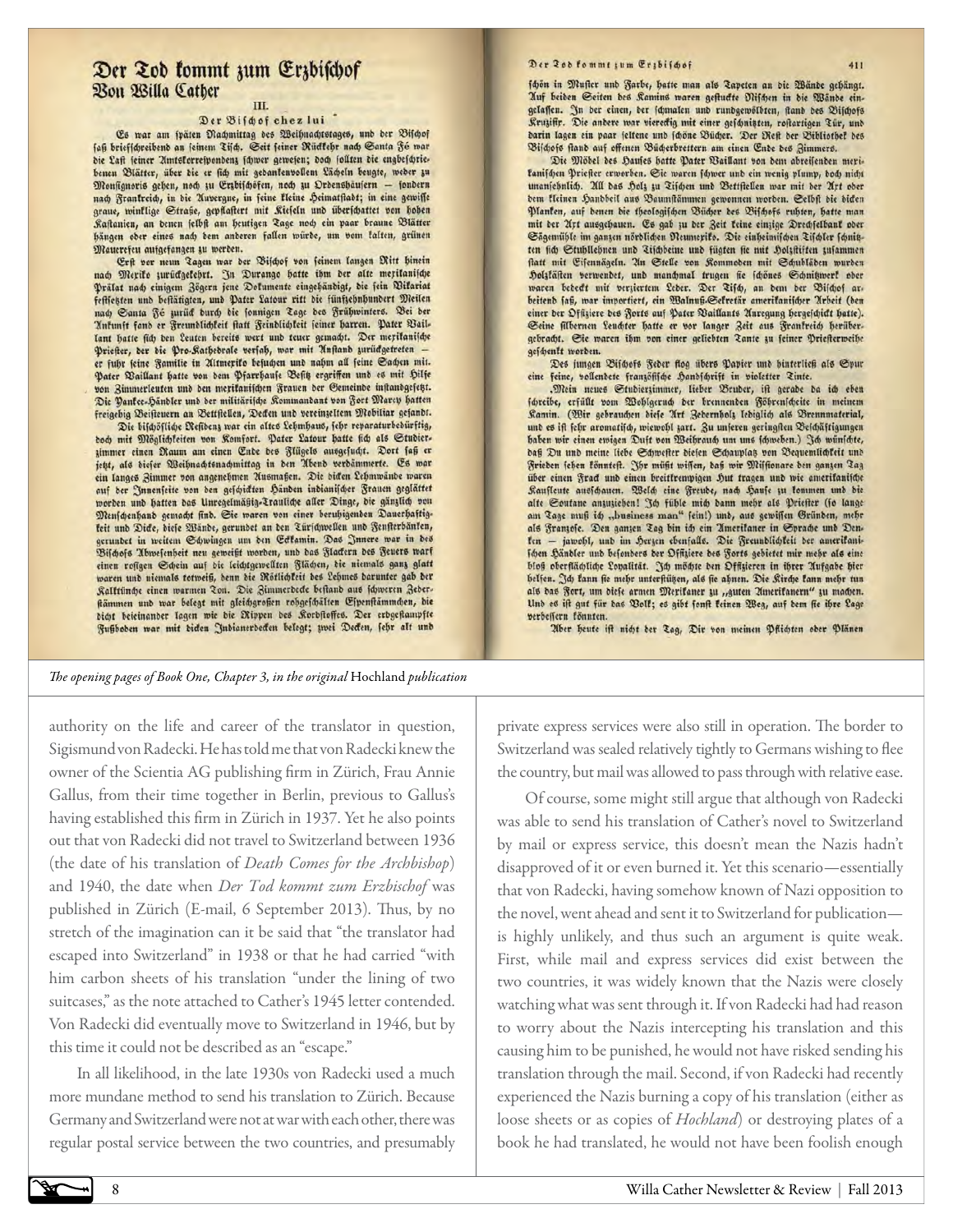to send another copy of the translation into Switzerland with the intention of having it published there. After all, he himself lived in Germany and anticipated continuing to live there for a long time. If he had known the Nazis disapproved of his translation (and by extension, Cather's novel), he would have had to have a death wish to let the words "Übersetzt von Sigismund von Radecki" ("Translated by Sigismund von Radecki") be printed on the copyright page of a German language volume that would undoubtedly have been intended for circulation in Germany as well as in Austria and the German-speaking section of Switzerland. Such a blatantly obvious act of resistance would surely have cost him his life. I would propose that the very fact of this translation making its way to Switzerland through normal channels, and von Radecki's willingness to publicly acknowledge his role as translator, strongly indicates that neither he nor the Nazis viewed *Der Tod kommt zum Erzbischof* as a potentially "subversive" text.

Having said this, I will acknowledge that one part of this whole dramatic story might still be true: it is entirely possible that some office of the Nazi regime denied the application to publish *Der Tod kommt zum Erzbischof* around 1938. This should not, however, be misconstrued as being due to the subversiveness of Cather's text per se. Instead, what most likely would have accounted for such a decision was the fact that it had been published in *Hochland*, which as noted earlier was a periodical deeply suspect in the eyes of the Nazis. It is possible that editor Muth purposely used Cather's novel to encourage resistance among Hochland's readers or thumb his nose at the Nazi authorities, but Cather herself would not have wanted her novel about two obscure French priests in New Mexico in the nineteenth century to find itself in the midst of a very serious contemporary political conflict in Nazi Germany. After all, as she wrote to Ferris Greenslet in January 1945, " I very much dislike being the subject of controversy" (Cather, 31 January 1945).

How, then, one might ask, did a German-language edition of *Der Tod kommt zum Erzbischof* come to be published by Scientia AG of Zürich in 1940, if the translation was not "smuggled" into Switzerland? In fact, the arrangements for this publication were quite straightforward. An agreement between Scientia AG and Alfred A. Knopf publishing dated 12 March 1940 granted "the right to sell that book in the German language in an original edition at stated royalties" (Koshland). What Knopf didn't know, judging from later manuscript letters, was that this edition would use the very translation from *Hochland* that his firm was supposed to have received for free in return for the serialization rights. Clearly von Radecki had contracted to supply his friend Frau Gallus, at Scientia AG, with copies of his translation in one form or another. Whether von Radecki knew that in doing so he had broken Knopf 's agreement with *Hochland*, or whether he kept

this a secret from Gallus is not known. Alfred A. Knopf realized only much later what had transpired. Until the end of the Second World War, he did not know that *Hochland* had gone through with the serialization; he learned this only in a letter from George Shuster dated 2 October 1945 (Barbara Dobkin Collection). And while he then initiated a search for copies of the magazine's serialization of Cather's novel, there is no record he ever saw any of them. As for the Swiss edition of the novel, published in 1940, in one letter to Parker Buhrman, United States Political Adviser for Germany (Munich) on 6 December 1945, Knopf stated, "I confirm that we did contract with Scientia A.G. of Zurich for a German translation of this novel early in 1940, but your letter is the first indication we have had that Scientia ever went through with the book's production. We have never seen it and it is good news that you are going to send us a copy of it. Scientia contracted to deliver to us two copies of each edition they published so perhaps you could persuade them to send along a second copy which we could deliver to the author" (Barbara Dobkin Collection).

Whether copies of this edition were subsequently sent to Knopf and "deliver[ed] to the author" is unknown. What can be said, though, is that a great deal of effort was expended on the production of this edition. It includes all of the explanatory footnotes that von Radecki had included in his translation for *Hochland* and dispenses with the Fraktur typeface, making it much easier to read. To help the reader, too, this edition includes a very detailed Inhaltsverzeichnis (table of contents) after "Prolog in Rom" ("Prologue in Rome") that goes beyond the simple way in which the American edition divides the novel into nine "books." Here, the table of contents guides the German reader by also providing the short titles which in the American edition are provided at the beginning of each chapter, i.e., "Der hölzerene Papagei" ("The Wooden Parrot").

The only place in this edition where one sees Fraktur, interestingly enough, is on the dust jacket, for the title *Der Tod kommt zum Erzbischof*. This dustjacket is in fact a very interesting component of the edition, with "WILLA CATHER / Der Tod kommt / zum Erzbischof" on the front in white letters in a black box, which is itself encased in a patterned border; all of this is superimposed on an old, multi-colored Spanish map of the New World. The overall effect created is an expectation that this is an historical novel about exploration and adventure, not a modern, artistic experiment in fiction. This attitude is reinforced by the text on the inside flap of this dust jacket. Intended for, and circulated among, Swiss, German, and Austrian readers, it encourages again the attitude that Cather's works should be regarded as a type of "tour" of an exotic land, in this case "die unvergleichliche Hochebene Mexikos" ("the unparalleled high plain of Mexico"). Striking another popular note among Germans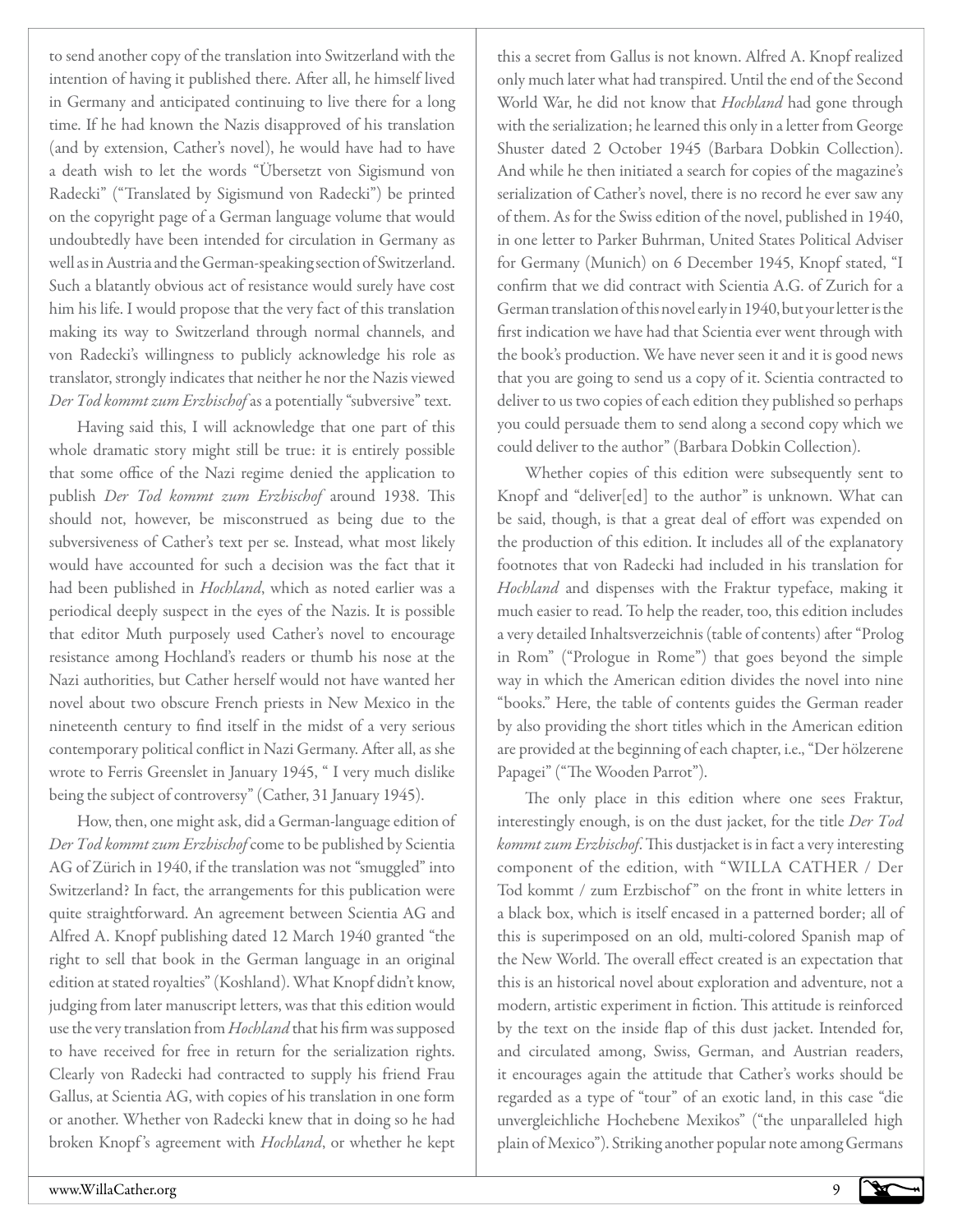(and German-speaking Swiss and Austrians), the dustjacket copy implies that the novel is chiefly about Father Latour's attempts to bring Christianity to the Indians, the latter a subject of fascination then as now for both Swiss and Germans; the priests' work among the much less exotic "lapsed" Spanish inhabitants of this region was downplayed. For all such readers interested in "Indianer," the book "bietet die Gewähr, dass uns auch wirklich das arteigene Wesen der Menschen eines überaus eigenartigen Landes vermittelt wird" ("guarantees that the native essence of the people of an exceedingly unique land will be imparted to us [readers]"). Yet the writer of the dustjacket copy also acknowledges that Latour "ihm hier eine uralte Tradition gegenübertritt, eine Erfahrung, die keine Sprache ihm übersetzen kann" ("is confronted by an ancient tradition and experience



*The Scientia AG Swiss edition, published in 1940*

that no language can translate for him"), and essentially that such conversion is impossible. Thus, the Indians in the novel are described as remaining mysterious and resistant to the ways of white Westerners—exactly the type of "exoticism" that would have appealed to the target audience.

This dustjacket would have confirmed and supported for German readers an understanding of *Der Tod kommt zum Erzbischof* as not only a "Catholic" novel but also a narrative about an exotic place filled with exotic people, a perception that had been established much earlier by two German commentators in 1930. Dr. Albert Eichler summed up the novel as one that "führt die Erdenlaufbahn des eindringlich geschilderten tapferen Missionärs von Neu-Mexiko fast bis zur Heiligkeit empor, Hand in Hand mit geschichtlichen, sagenmässigen und landschaftlichen Episoden aus dem bald paradiesischen, bald höllischen äussersten Südwesten" ("follows the earthly course of the intensely described courageous missionary of New Mexico almost up to his elevation to bishop, hand-in-hand with historical, legendary, and geographic episodes from a Southwest that is alternately paradisical and hellish") (8). Another emphasized how, just as in *The Professor's House*, Tom Outland "hatte die Kultur der verschwundenen Indianerstämme

in New Mexico erforscht" ("had explored the culture of the vanished Indian tribes of New Mexico") (Bruns 67), so "In diese Welt führt uns auch '*Death Comes for the Archbishop*' ("This world is found, too, in '*Death Comes for the Archbishop*'") (Bruns 67). This reviewer concluded, "Hier hat Willa Cathers Kunst der Prosa ihr bestes gegeben" ("Here Willa Cather's prose art is at its best") (Bruns 67).

After the end of the Second World War, the popularity of *Der Tod kommt zum Erzbischof*  among German readers continued to grow. In fact, in 1951 Scientia AG of Zürich, with Knopf's permission, sold German language publishing rights to their translation by Sigismund von Radecki not only to the Victoria Verlag of Stuttgart for reprinting, but also to a German book club based in Hamburg called the "Freunde der

Weltliteratur Lesergemeinschaft G.m.b.H." ("Friends of World Literature Book Club, Inc.") for a "Sonderausgabe" ("Special Edition") of 2,000 copies (Koshland).

These two German editions of *Der Tod kommt zum Erzbischof* of 1952 are almost identical to one another. Their only differences are their title and copyright pages, their cover materials and design, and the lower quality paper of the book club special edition. One similarity is their shared "Schutzumschlag" ("Dust jacket"), designed by a man named Rolf Wagner, that has a quite modern appearance, with a red band across the top third, then a black band in the middle, and a brown band covering the bottom third. The lettering, all in white, is superimposed over each section: "WILLA CATHER" over the red, "DER TOD KOMMT ZUM ERZBISCHOF" over the black, and "ROMAN" ("novel") over the brown. Both, too, have the same text on the inside flap of the dustjacket; some highlights include the statements that "Humor durchwaltet selbsts eine so groteskschauerliche Erzählung wie die Geschichte vom Bruder Baltazar und schafft die liebenswert komische Donna [sic] Isabella" ("a striking humor presides throughout such a grotesque, eerie story such as that of Brother Baltazar, and creates the loveable,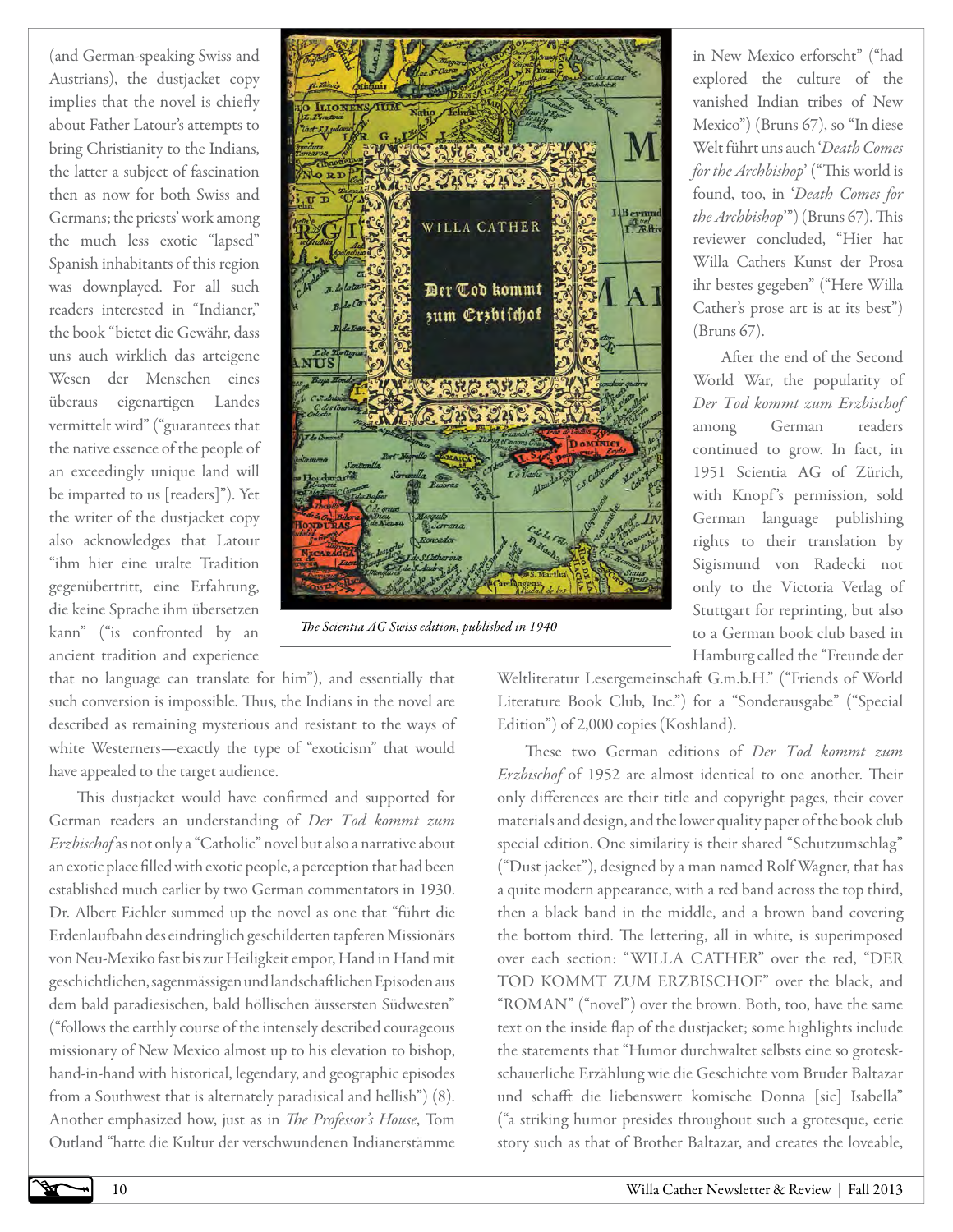odd, Donna Isabella"); that Latour and Vaillant engage in "Pionierarbeit" ("pioneering work"); and that the novel "besitzt schon als Fabel eindringliche Tiefe und ist zugleich erfüllt von jener epischen Kraft, die alsbald zwischen Leser und Darstellung geheimnisvoll starken Kontakt bewirkt" ("though a fable, possesses a striking depth and is simultaneously filled with that epic strength that almost at once brings about between reader and work a strong and mystical contact"). Furthermore, these editions' texts are printed from the exact same plates as the 1940

Scientia AG edition, with the same detailed table of contents.

Clearly, Scientia AG publishers recognized that there was a sizeable market for *Der Tod kommt zum Erzbischof* in German-speaking countries. Two reprints were not, it saw, enough to satisfy the market. This led the firm to apply to Knopf in January 1952 for "permission to arrange for a German edition [by another publisher] of 20,000 copies, paper bound" (Koshland). It was here, though, that the Knopf firm drew the line. William A. Koshland, writing on the firm's behalf, firmly declined this request for a third German-language reprinting, telling Scientia AG, "I'm afraid we will have to withhold this permission and insist that you do so as well. Miss Cather was very much opposed to having her work appear in cheaper reprint editions and we feel morally bound to abide by her express wishes in this" (Koshland). This refusal to allow a paper-bound edition of 20,000 copies of *Der Tod kommt zum Erzbischof* 

(and presumably of any other of her translated texts), combined with the collapse of the Tauchnitz firm that had been publishing Cather's works in inexpensive paperback format since the 1920s, would unfortunately serve for a long time to come to impede what appeared to have been a growing interest in Cather's works.

Today in Germany it is relatively easy to locate and read a paperbound copy of *Der Tod kommt zum Erzbischof* or most any other Cather novel. Nonetheless, as one commentator stated in 2009, "Willa Cather ist bei uns immer noch viel zu wenig bekannt" ("Willa Cather is still very little known in Germany") (Lueken). Furthermore, on those occasions when her works are discussed, they are analyzed in such a way as to cast Cather as a

regional writer who affords her readers relatively straightforward depictions of the American West of years gone by rather than as a Modernist writer whose fictions challenge readers and deal with larger, more universal issues. Long forgotten are the ways in which *Der Tod kommt zum Erzbischof* was involved with resistance to the Nazis and how publishers clamored to publish it both during and after the Second World War. It is hoped that this account of the novel's history will encourage greater appreciation of how Cather's work about two French priests toiling in nineteenth-century New



*The 1952 Friends of World Literature reprint*

Mexico was not at all a historical novel divorced from contemporary culture; rather, it raised issues of importance to a very wide range of people in the mid-twentieth century. Furthermore, this history highlights, once again, how categorizing Cather as solely a "regionalist" author does not do her justice.

Acknowledgments: I would like to thank a number of people for their assistance with finding, scanning, and checking various materials I used in this article: Frank Usbeck, Research Fellow, University of Dresden; Sophia Manns-Sussbrich, Lead Librarian for the overall American Studies collections at the University of Leipzig and specifically for the Frank Freidel Memorial Library; Andrew Jewell, Associate Professor and Editor of Digital Projects, *The Willa Cather Archive*, University of Nebraska− Lincoln; Mark Walters, Interlibrary Loan Coordinator, Criss Library, University of Nebraska at Omaha; and Maureen Gallagher, PhD candidate

at the University of Massachusetts Amherst. My special thanks to all those who helped with the translations.

# *Charles Johanningsmeier*

*Chuck Johanningsmeier is Professor and Jefferis Chair of English at the University of Nebraska at Omaha. One of his areas of focus is how literary texts have mattered in the lives of historical readers. He is currently researching fan mail sent to Willa Cather during her lifetime, as well as the English-language editions of her works published by the Tauchnitz firm of Leipzig, Germany between 1926 and 1942.*